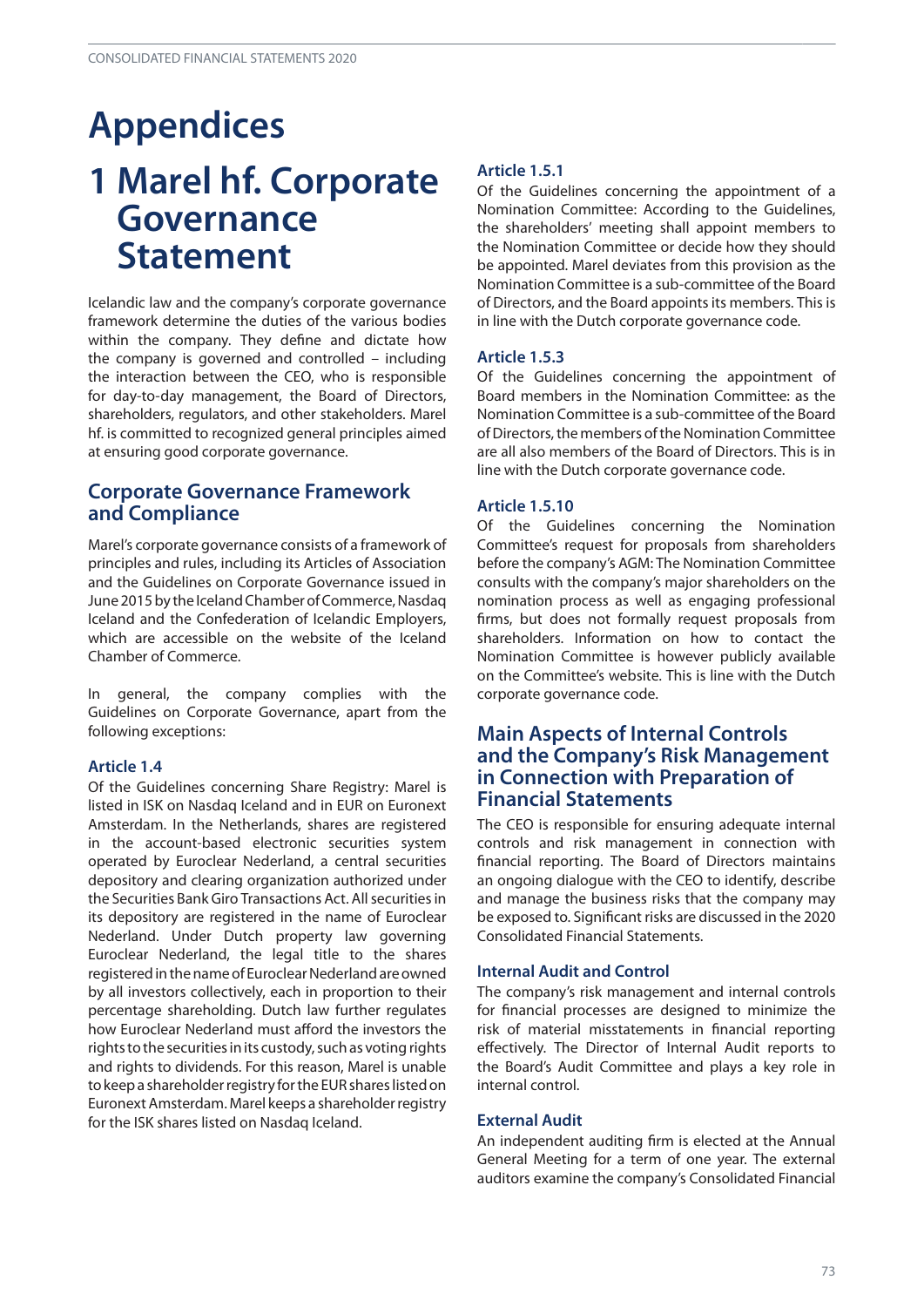Statements in accordance with generally recognized auditing standards and, for this purpose, inspect its accounting records and other material relating to the operation and financial position of the company. The external auditors report any significant findings regarding accounting matters and internal control deficiencies via the Audit Committee to the Board of Directors.

KPMG ehf. was elected as the company's auditor at the company's AGM held on 18 March 2020. Auditors on KPMG's behalf are Saemundur Valdimarsson and Hrafnhildur Helgadottir, both Certified Public Accountants (CPAs). They have audited and endorsed Marel's Consolidated Financial Statements for the year 2020.

In 2027 the provisions of EU Regulation no. 537/2014, on specific requirements regarding statutory audit of public-interest entities, concerning the maximum duration of audit engagements, will enter into force for Marel, cf. Article 55(2) of the Icelandic Act on Auditors no. 94/2019. The Board of Directors will organize a tender process in due time, in line with the requirements of Article 16 of EU Regulation no. 537/2014.

# **Composition and Activities of the BoardofDirectors,itsSub-committees, the CEO and Executive Team**

The company's management structure consists of the Board of Directors and the Executive Team, led by the Chief ExecutiveOfficer. The two bodies are separate, and no person serves as a member of both.

#### **Board of Directors**

The Board of Directors has supreme authority in company affairs between shareholders' meetings. It is elected by shareholders at the AGM for a oneyear term and operates in accordance with applicable Icelandic laws and regulations, the company's Articles of Association and the Board's Rules of Procedure. The Board currently comprises of seven directors who were elected at the company's AGM on 18 March 2020. In line with Icelandic law, the Board of Directors convenes immediately following the AGM in which it is elected to allocate responsibilities between the board members. The Board of Directors elects a Chairman and Vice-Chairman, as well as the Chairmen and members of its committees.

The Board of Directors is responsible for the company's organization, for setting the objectives for long-term performance and business development and ensuring proper conduct of its operations at all times. The Board decides all matters regarded as extraordinary or of major consequence in accordance with the statutory division of responsibilities between the Board, CEO and

Executive Team. The Board defines strategic objectives for the company and sets targets aimed at achieving these goals.

Regular board meetings are held with management over the course of the year, including quarterly meetings coinciding with the publication of financial results, two strategy sessions and an operational planning meeting for the coming year. The Board of Directors meets at least once a year without management to structure its agenda and conduct a self-assessment. Additional meetings are convened as needed. The Board of Directors has a number of on-site visits to company locations and to customers during the year but due to travel restrictions all visits in 2020 were postponed to a later date. All matters dealt with at Board meetings are decided by a majority vote, provided that the meeting has been lawfullyconvened.Intheeventofatievote,theChairman casts the deciding vote. However, important decisions are not made unless all directors have been given an opportunity to discuss the matter.

At the company's AGM on 18 March 2020 Lillie Li Valeur was elected to the Board of Directors. After serving on the Board of Directors for 14 years, Margret Jonsdottir did not declare candidature.

The Board of Directors convened 25 times in 2020, with an average attendance of 98.3%.

The Board of Directors has assessed which directors are independent according to the Icelandic Guidelines on Corporate Governance. All seven current directors: Ann Elizabeth Savage, Arnar Thor Masson, Asthildur Margret Otharsdottir, Ton van der Laan, Lillie Li Valeur, Astvaldur Johannsson and Olafur S. Gudmundsson, are considered independent of the company. Furthermore, six of the Board members, Ann Elizabeth Savage, Arnar Thor Masson, Asthildur Margret Otharsdottir, Ton van der Laan, Lillie Li Valeur and Astvaldur Johannsson, are considered independent of the company's major shareholders. Margret Jonsdottir who served on the Board of Directors until 18 March 2020 was considered to be independent of the company, but non-independent of Eyrir Invest hf., Marel's largest shareholder. According to the Guidelines, the tenure of a director does not affect the independency assessment.

Once a year, the Board of Directors evaluates the work, results, size and composition of the Board and the Board's sub-committees. Furthermore, the Board evaluates the work and results of the CEO according to previously established criteria, including whether the CEO has prepared and carried out a business strategy consistent with the company's established goals. The Board discusses the results of the evaluation and decides on any actions to be taken.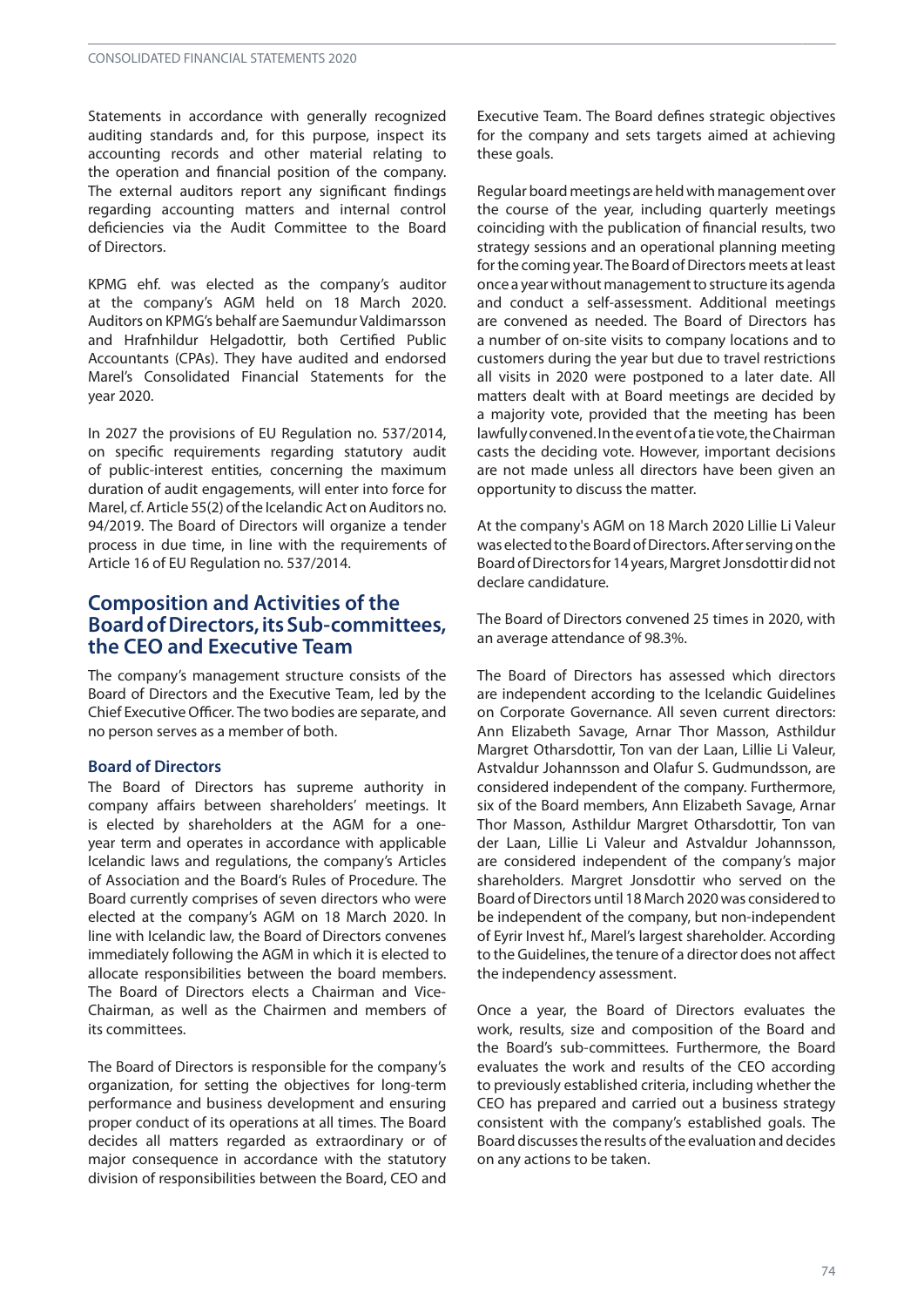See marel.com for profiles of the Board members, the rules of procedure for the Board of Directors and for the Board's sub-committees.

#### **Sub-committees**

A major share of the Board's work is carried out in its sub-committees: the Remuneration Committee, the Audit Committee and the Nomination Committee. Subcommittee members are appointed by the Board of Directors for a term of one year, in accordance with the rules set for each sub-committee by the Board.

#### **Remuneration Committee**

The Remuneration Committee is composed of three Board members unless the Board decides otherwise. The majority of the Remuneration Committee shall be independent of the company and possess the knowledge and expertise needed to perform the Committee's tasks. The Remuneration Committee is intended to assist the Board in ensuring that compensation arrangements support the strategic aims of the company and enable the recruitment, motivation and retention of senior executives while also complying with legal and regulatory requirements. The Committee is responsible for ensuring that the performance of the Board and CEO is evaluated annually, and that succession planning is conducted.

The current Board decided to appoint four members to the Remuneration Committee as of March 2020: Asthildur Margret Otharsdottir (Chair), Ann Elizabeth Savage, Arnar Thor Masson and Olafur S. Gudmundsson.

The Remuneration Committee convened four times in 2020, with an average attendance of 93.8%.

#### **Audit Committee**

The Audit Committee is composed of three or four Board directors unless the Board decides otherwise. The majority of the Audit Committee shall be independent of the company, and its external auditors and at least one member shall be independent of shareholders holding 10% or more of the company's total share capital. Members of the Audit Committee must possess the knowledge and expertise needed to perform their tasks. At least one member needs to have solid

knowledge and experience of financial statements or auditing. Its work includes monitoring Marel's financial status and evaluating the company's internal monitoring and risk management systems, management reporting on finances, whether laws and regulations are followed, and the work of the company's internal and statutory auditors.

Members of the Audit Committee since March 2020 are Arnar Thor Masson (Chair), Astvaldur Johannsson, Ann Elizabeth Savage and Ton van der Laan. All members are independent of the company, its auditors and of large shareholders. Margret Jonsdottir who served on the Audit Committee until 18 March 2020 was considered to be independent of the company, but non-independent of Eyrir Invest hf., Marel's largest shareholder.

The Audit Committee convened seven times in 2020, with an average attendance of 96.4%.

#### **Nomination Committee**

The Nomination Committee is composed of three members elected by the Board. The Nomination Committee was established in 2019. The main objective of the Committee is to assist the Company's shareholders in a structured and transparent way with ensuring that the Board and its Committees consist of Directors with the appropriate balance of skills, experience, diversity, independence and knowledge, enabling effective execution of duties and responsibilities. The Nomination Committee identifies and nominates candidates for the Board, and members of the Board's committees, who can fulfill these requirements. The majority of the members of the Nomination Committee shall be independent of the Company.

The Board has taken a balanced view of Corporate Governance Principles in Iceland and the Netherlands when structuring the framework for the Nomination Committee. Members of the Nomination Committee since March 2020 are Arnar Thor Masson (Chair), Asthildur Margret Otharsdottir and Olafur S. Gudmundsson.

The Nomination Committee convened four times in 2020, with an average attendance of 91.7%.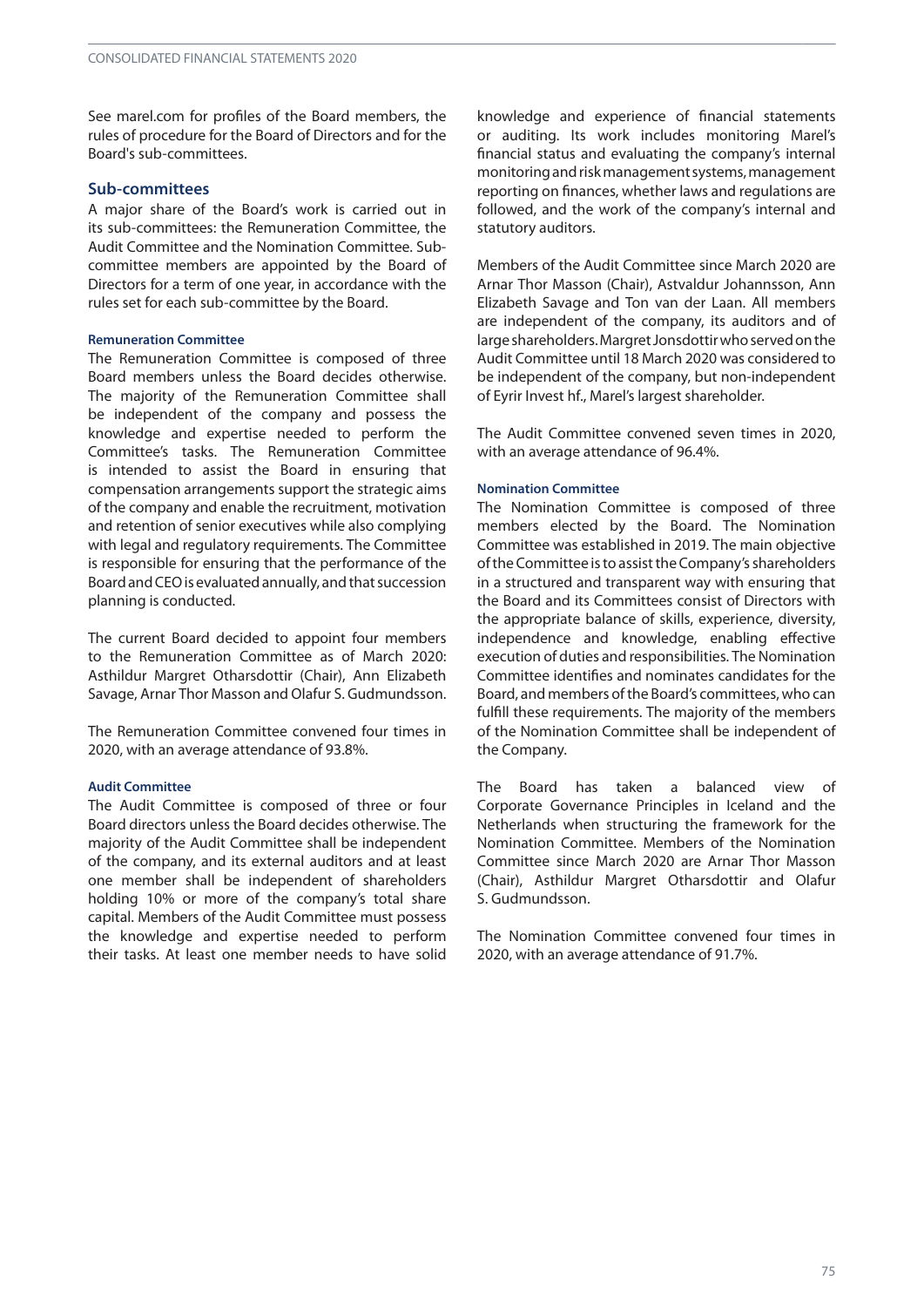|                                          |                   | <b>Board of Directors</b> |              | <b>Audit Committee</b> |       |                |            | <b>Nomination Committee Remuneration Committee</b> |
|------------------------------------------|-------------------|---------------------------|--------------|------------------------|-------|----------------|------------|----------------------------------------------------|
|                                          |                   | 25 meetings               |              | 7 meetings             |       | 4 meetings     |            | 4 meetings                                         |
| 2020                                     |                   | <b>Attendance (%)</b>     |              | <b>Attendance (%)</b>  |       | Attendance (%) |            | <b>Attendance (%)</b>                              |
| <b>Asthildur Margret</b><br>Otharsdottir | Chairman          | 100.0                     |              |                        | √     | 100.0          | Chair      | 100.0                                              |
| <b>Arnar Thor Masson</b>                 | Vice-<br>Chairman | 100.0                     | Chair        | 100.0                  | Chair | 100.0          | $\sqrt{ }$ | 100.0                                              |
| Ann Elizabeth Savage <sup>1</sup>        | <b>Director</b>   | 96.0                      | √            | 80.0                   |       |                | V          | 100.0                                              |
| Astvaldur Johannsson                     | <b>Director</b>   | 96.0                      | $\sqrt{ }$   | 100.0                  |       |                |            |                                                    |
| Lillie Li Valeur <sup>2</sup>            | <b>Director</b>   | 100.0                     |              |                        |       |                |            |                                                    |
| Margret Jonsdottir <sup>3</sup>          | <b>Director</b>   | 100.0                     | $(\sqrt{2})$ | 100.0                  |       |                |            |                                                    |
| Olafur S. Gudmundsson Director           |                   | 96.0                      |              |                        | √     | 75.0           | $\sqrt{ }$ | 75.0                                               |
| Ton van der Laan                         | <b>Director</b>   | 100.0                     | √            | 100.0                  |       |                |            |                                                    |

1 Member of the Audit Committee from 18 March 2020, after which 5 Audit Committee meetings were held.

2 Board member from 18 March 2020, after which 18 Board meetings were held.

3 Board member and member of the Audit Committee until 18 March 2020, while 7 Board meetings and 2 Audit Committee meetings were held.

## **Chief Executive Officer**

Arni Oddur Thordarson assumed the position of CEO of Marel in November 2013. An Icelandic citizen, born in 1969, Mr. Thordarson has extensive international business experience within the industrial sector. He has an MBA degree fromIMD Business School in Switzerland and a Cand. oecon. degree in Business Administration from the University of Iceland. Mr. Thordarson served on the Board of Directors of Marel from 2005-2013, for most of that time as Chairman.

Together with related parties, his direct holding is 139,878 shares in Marel. He is a major shareholder of Eyrir Invest, which on 3 February 2021, held 190,366,838 shares in Marel hf. (24.7% of total issued shares).

- 1. The CEO is responsible for daily operations and is obliged to follow the Board's policy and instructions in that regard. Daily operations do not include measures that are unusual or extraordinary. The CEO may only take such measures if specifically authorized by the Board or unless it was impossible to wait for the Board's decision without substantial disadvantage to the company's operations. In such an event, the CEO must inform the Board of his/her actions without delay.
- 2. The CEO is responsible for the work and results of the Executive Team.
- 3. The CEO shall ensure that the accounts of the company comply with the law and accepted financial reporting practices and that the treatment of company assets is secure. The CEO shall provide any information requested by the company's auditors.
- 4. At least once a year, the CEO shall evaluate the work and results of the Executive Team that he heads according to previously established criteria. The CEO shall discuss the results of his evaluation with each member of the Executive Team and decide on any actions to be taken.

At least once a year, the Chairman and the CEO will meet to discuss the results of the Board's evaluation of the CEO's work and performance and any proposed actions in response. The CEO reviews with the Chairman the results of his/her evaluation of the Executive Team and what actions may be needed, if any. The Chairman reports to the Board of Directors on discussions with the CEO as he/she deems necessary and appropriate.

#### **Executive Team**

In March 2020 the Executive Team was consolidated from twelve to nine members, resulting in a leaner management team with clear accountability in order to sharpen market focus, shorten time to market and reduce the cost base. The company's Executive Team is composed of:

#### **Executive**

- Arni Oddur Thordarson, Chief Executive Officer
- Linda Jonsdottir, Chief Financial Officer
- Arni Sigurdsson*,* Chief Strategy Officer and EVP of Strategic Business Units

#### **Business Units**

- Roger Claessens, EVP Marel Poultry
- David Wilson, EVP Marel Meat
- Gudbjorg Heida Gudmundsdottir, EVP Marel Fish

#### **Operations**

- Ulrika Lindberg, EVP Global Markets and Service
- Folkert Bölger, EVP Global Supply Chain
- Anna Kristin Palsdottir, EVP Innovation

See marel.com for profiles of the Executive Team.

#### **Diversity**

Marel's Diversity and Inclusion policy, accessible on marel.com, guides and ensures commitment to fostering, cultivating and preserving a culture of diversity and inclusion within the company. The policy applies